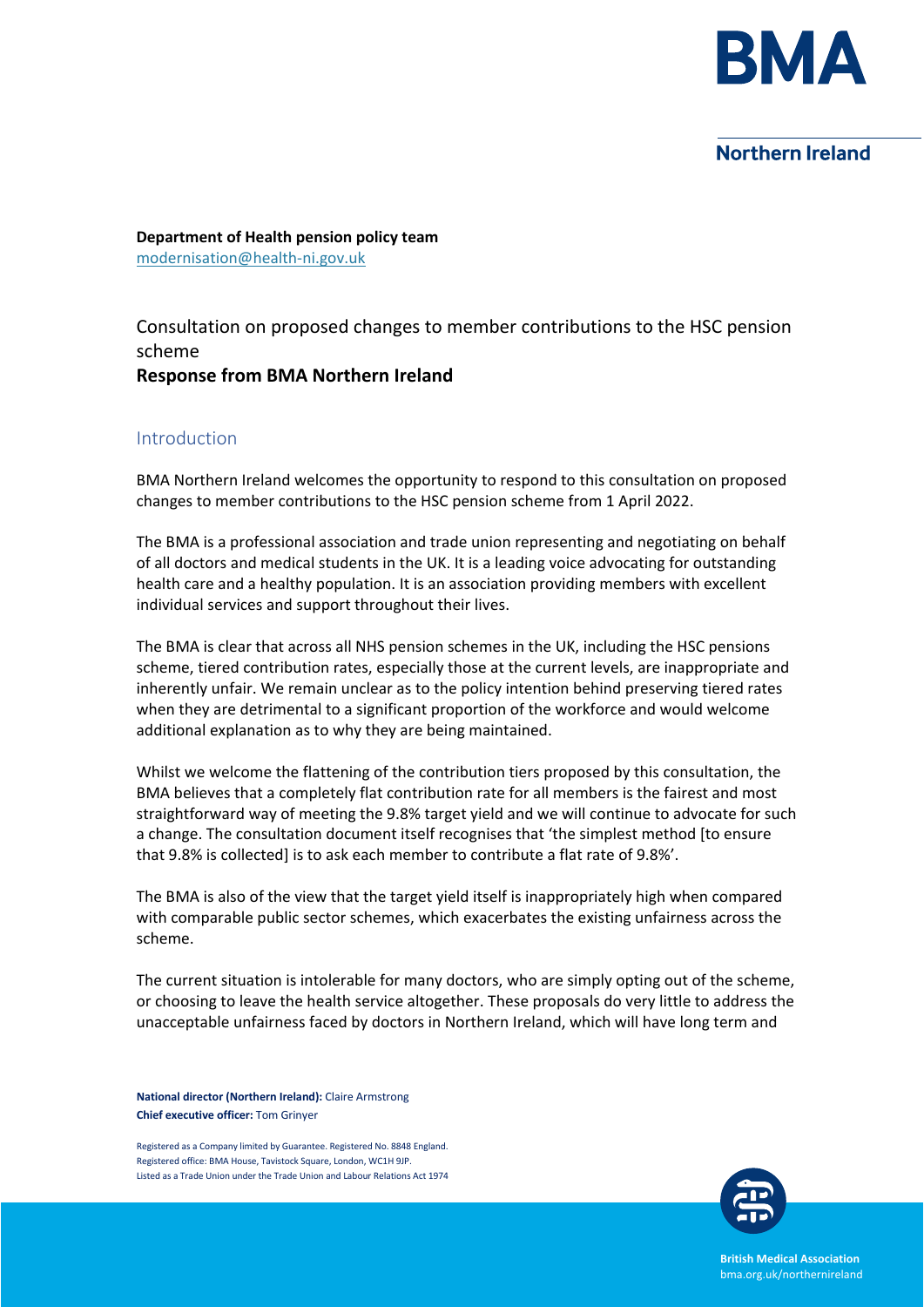significant consequences on the ability of the health service to deal with increasing demand for care amid mounting workforce pressures.

# Wider pension taxation issues

While we recognise that this consultation focuses on the specific issue of contribution rates and the associated regulations, we would like to make clear that this is only one part of wider pension-related issues adversely impacting doctors in Northern Ireland. As such, these proposals need to be considered in the round and take account of the broader context and associated implications. This is crucial when developing effective, long-term workforce planning, which is central to the operation of a successful health service.

One issue is that scheme members who are expected to pay employee pension contributions at the highest tiers will inevitably be impacted by both the annual allowance (AA) and lifetime allowance (LTA). These taxes are both designed to limit income tax relief on pension contributions, however, the higher contribution tiers already have the effect of removing income tax relief in its entirety.

The BMA has been clear in our representations to the UK government, to which matters of pension taxation are reserved, that it is not fair or logical to have two separate mechanisms, the AA and LTA, to limit tax relief. As such, we favour changing the pension scheme to align with that proposed for the judiciary- a tax-unregistered scheme with a contribution rate of 4.26% (with no tax relief). Yet, the tiered contribution rates, set by the Department of Health in Northern Ireland, further compound this existing unfairness. The impact is such that affected doctors are left with little option but to reduce their hours or retire earlier than they otherwise would.

Further, the system actively encourages affected members to opt out, running entirely contrary to the shared principle of minimising opt-outs across the scheme.

It's also the case that following a consultation in 2019, HSC pension employer contributions in Northern Ireland were increased from 16.3% to 22.5%. This has impacted significantly on pension input amount (PIA) calculations, artificially increasing the estimated pension growth and, as a result, leading to arbitrary additional tax charges.

BMA Northern Ireland has met with the Minister of Health and Department officials in recent months to highlight this issue, and the compounding impact of the McCloud judgment which further exacerbates retention concerns.

We have made it clear that there are available means through which the Department can support the retention of doctors at a time when they are needed more than ever. Measures such as employer pension contribution recycling and AA compensation schemes have been utilised in other UK nations, but Northern Ireland is the only part of the UK not to implement any such measures. This not only impacts the amount of work senior doctors are able to undertake without having huge tax charges levied on them, but also significantly affects their well-being and morale when service pressures are already extremely high.

We are concerned that the Department doesn't fully appreciate the impact of pension-related taxation on the workforce. For example, the consultation document states that if a tax charge is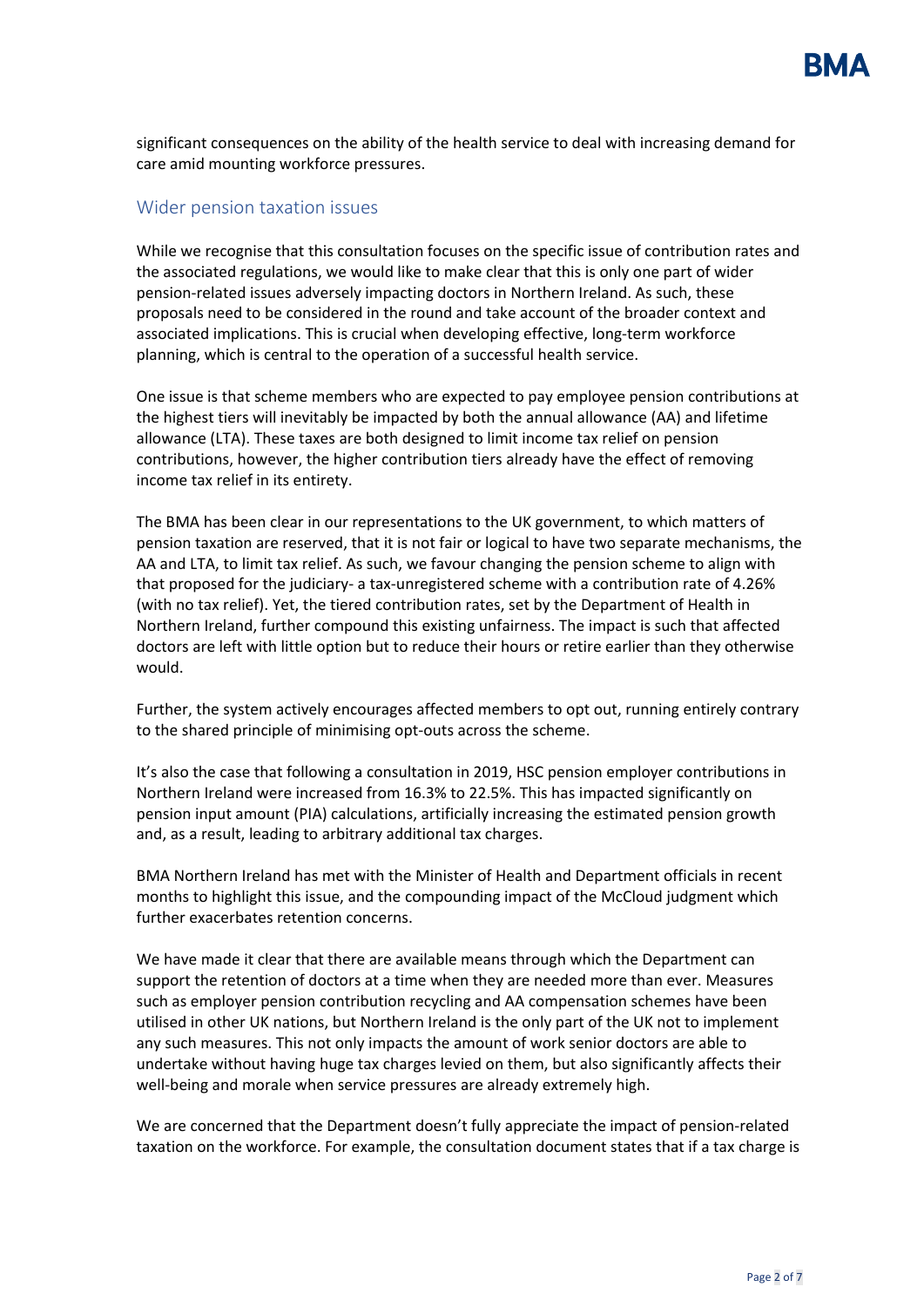

levied on the value of pension benefits that exceed the tax-free allowance, this 'should not affect affordability' and 'the charge can be deducted from the pension pot at retirement rather than requiring the individual to pay cash up front'. This grossly underplays the scale of this issue and fails to take into account the interest that accrues when scheme pays is used.

The consultation document also states that tiering has helped deliver shared priorities, including 'minimising the risk of opt-outs from the scheme across the whole membership'. However, we would contest that while it may have prevented those at lower contribution tiers from opting-out, it has the opposite effect on those paying higher contribution rates, who may already be seeking to opt-out of the scheme or retire early to avoid punitive pension taxation.

Given responsibility for recruitment and retention of the healthcare workforce is the responsibility of the Department of Health, it is important that all available measures are taken to protect senior and experienced doctors from this unfair system. Therefore, in reforming the contribution structure within the HSC pension scheme, we would urge the Department also to review the interaction with wider pension taxation issues and take appropriate mitigating action where available.

### Consultation response

**Q1. Do you agree or disagree that the maintenance of pension parity (in terms of contribution tiers and rates) with England and Wales is an important principle which should be maintained? Recognising that maintaining parity might not be possible if the 9.8% yield is to be delivered, of the alternatives presented, which do you feel represents the best approach given the principles endorsed by SAB regarding protecting the low paid and minimising dropouts across all members?** 

We maintain that tiered contribution rates are inappropriate within a CARE scheme, and complexities and inconsistencies such as this reinforce the need for a flatter, and therefore simpler, approach. If all members paid the same fixed rate, then the full yield would be met without the need for additional measures.

The consultation should be clear as to why the rates as proposed would not meet the 9.8% yield in Northern Ireland, by providing a clear analysis of the workforce breakdown. There may be different reasons as to why this is the case and it's important for full transparency so as to ensure that the solutions proposed are appropriately targeted.

If, for example, Northern Ireland has proportionately fewer higher banded Agenda for Change or senior medical staff compared to other UK nations, impacting on the return provided by the proposed rates, then further investigation would be required as to why this is the case. Remedy would likely be better sought through more effective workforce planning, rather than asking the healthcare staff in Northern Ireland to pay higher pension contributions on top of already proportionately lower pay.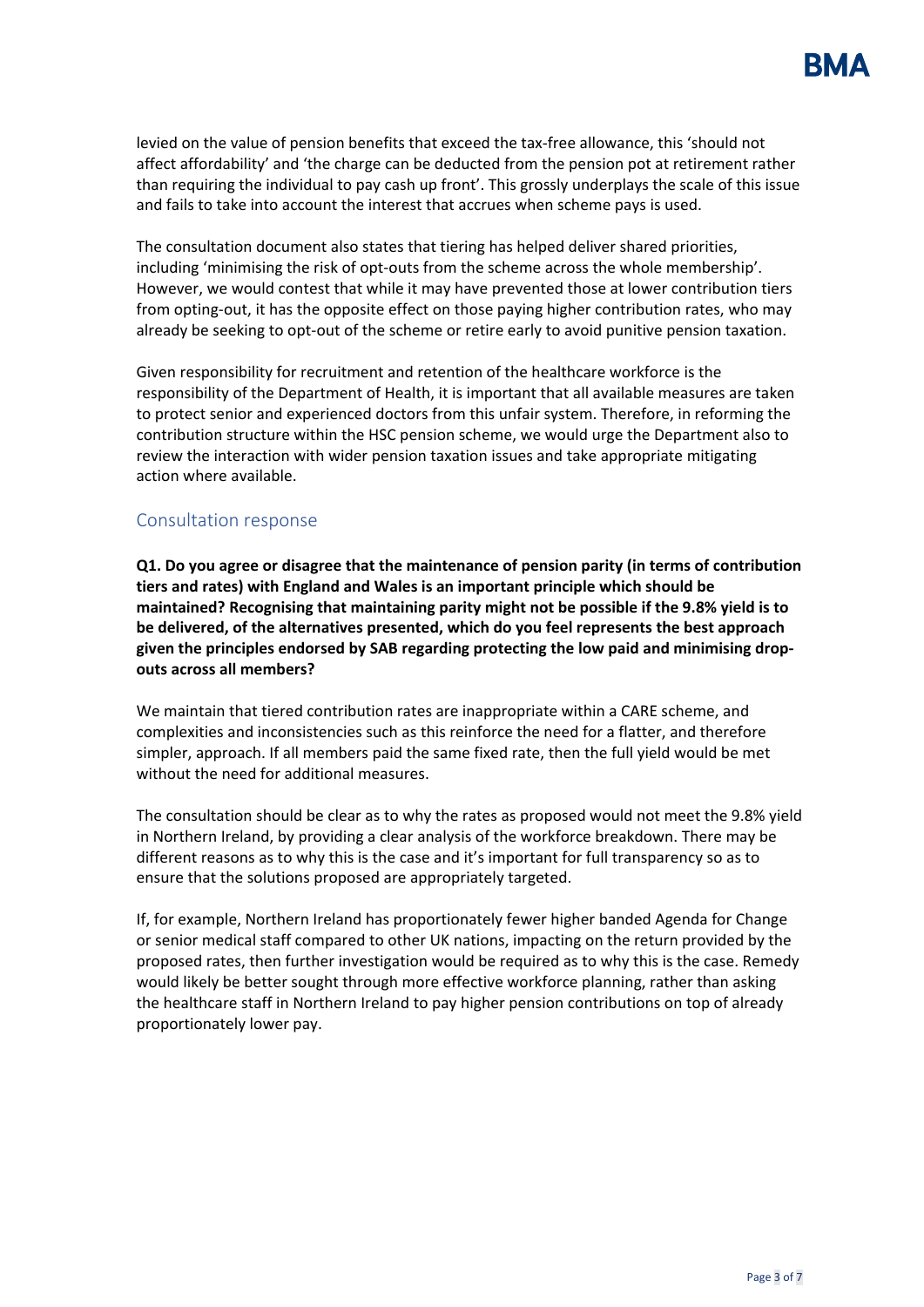Similarly, the Government Actuary's Department's 20[1](#page-3-0)6 valuation<sup>1</sup> of the HSC scheme also suggests a higher ill health retirement rate. It may be that this impacts on the ability to meet the target yield with the proposed contribution rates. There could be a range of reasons as to why this is the case and we would require further information before making a determination on what corrective action, if any, is required.

The principle of parity should be maintained, alongside the overarching strategy of moving to a flatter structure. It's clear that in no circumstance should the workforce in Northern Ireland have higher contribution rates than those in the England and Wales scheme, and neither should the rates proposed be steepened, at the expense of those already paying the highest contributions, to cover any shortfall. These measures would be fundamentally unfair and act as a disincentive for staff to work in Northern Ireland at a time when we already face significant workforce challenges.

In our view, these measures would also be counterproductive to the aim of minimising dropouts across the whole scheme. Increasing contribution rates will inevitably impact affordability for those lower paid and, when considered alongside punitive pension taxation, will have a similar impact among the higher rate payers, too, with increasing numbers choosing to leave the scheme altogether.

Finally, we also note the existing, built-in valuation mechanisms to limit and remedy breaches of the cost floor or cost cap as set out in the 2015 regulations.

# **Q2. Do you agree or disagree that the member contribution rate should be based on actual annual rates of pay instead of members' notional whole-time equivalent pay? If you disagree or don't know how to answer please explain why.**

All members of the HSC pension scheme will be in a CARE scheme from 1 April 2022, and BMA Northern Ireland believes that it is inappropriate to have a system of tiered contributions within such a model.

Across all UK NHS pension schemes, the BMA is clear that a move to a flat contribution rate should be implemented, and we are disappointed that this hasn't been considered. Such a structure would address the objective which this proposal is seeking to achieve, in a manner that is fairer and significantly simpler to administer. Currently, those scheme members working less than full-time pay proportionally more per £1 of pension benefit. In a flat contribution structure, this issue would not arise because every member would be required to pay the same percentage contribution.

However, given the stated intention to continue with a tiered structure of member contributions, we agree that the member contribution rate should be based on actual rates of pay.

Continuing any longer with an iniquitous system of basing pension contributions on notional whole-time equivalent pay will result in ongoing detriment to part time workers, the majority of whom are female and/or those with caring responsibilities and underlying health issues.

 $\overline{a}$ 1

<span id="page-3-0"></span>[https://assets.publishing.service.gov.uk/government/uploads/system/uploads/attachment\\_data/file/899](https://assets.publishing.service.gov.uk/government/uploads/system/uploads/attachment_data/file/899577/HSCPS_Valuation_2016_Assumptions_Report.pdf) 577/HSCPS Valuation 2016 Assumptions Report.pdf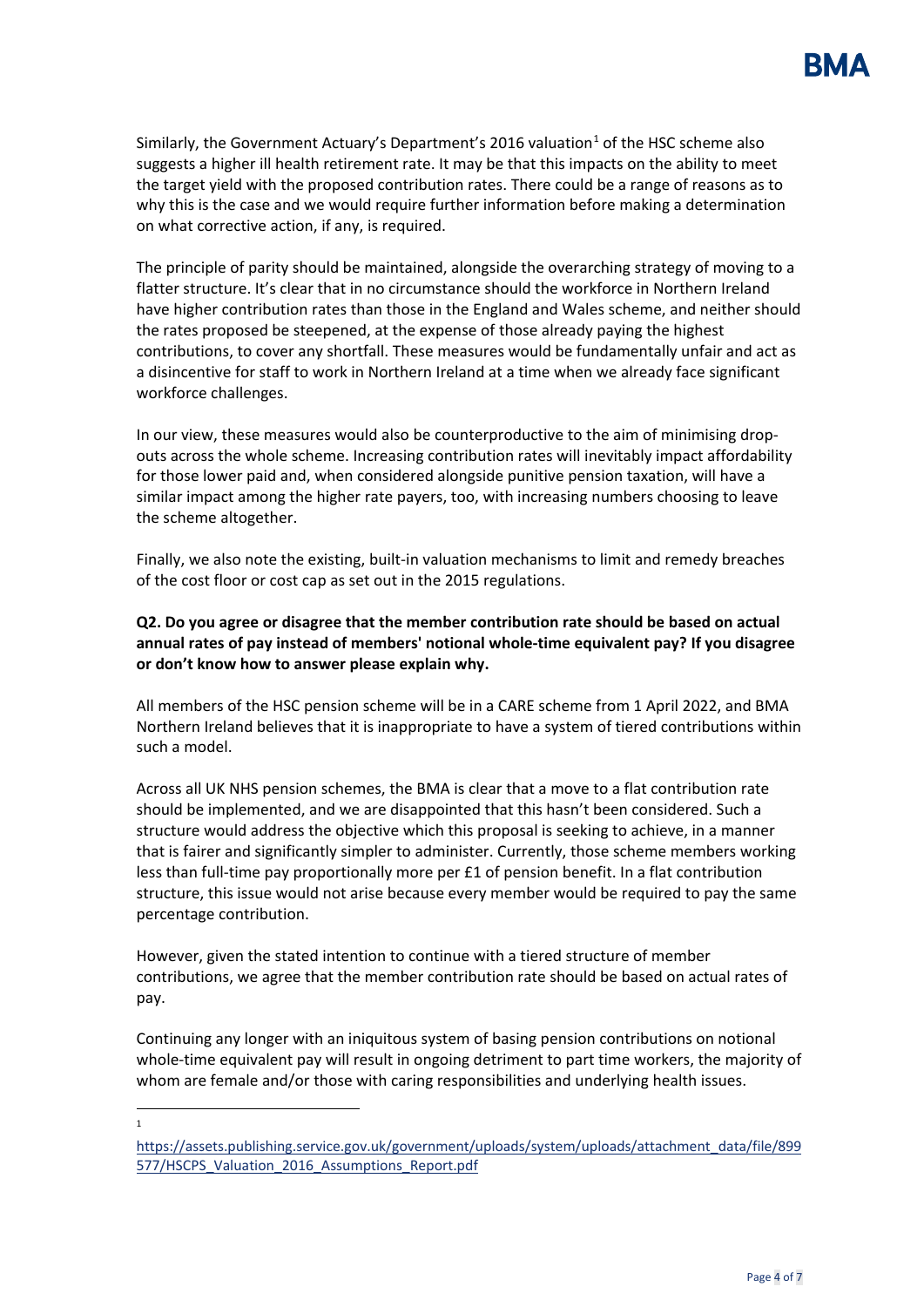

We are concerned as to the treatment of sessional GPs under the proposed system. It is unclear whether the change to calculate basing employee contribution tiers on actual pay will extend to this group of scheme members. Currently, sessional GPs have their employee pension contribution tier based on annualised pay rather than their actual pay.

This can result in sessional GPs paying employee pension contributions based on the highest tier (currently 14.5%) even if their contribution based on their actual pay would place them in one of the lowest tiers. If the proposal is for contributions to be based on actual pay then this should apply to all members, including sessional GPs.

### **Q3. Do you agree or disagree with the proposed member contribution structure set out in this consultation document? If you disagree or don't know how to answer please explain why.**

Firstly, BMA Northern Ireland is of the view that, the current and proposed contribution rates are unduly excessive due to the unnecessarily high target yield of 9.8%. This yield is substantially above member contributions in similar public sector pension schemes. The employee contribution rates in the Northern Ireland Civil Service pension scheme range from 4.6% to 8.5% and from 5.5% to 10.5% in the Northern Ireland Local Government scheme. These produce much smaller yields than the 5.2% to 12.5% rates proposed, so it's unclear why those in the HSC workforce are expected to pay such comparably high rates.

We also note that the proposed rates are far higher than the planned contribution rate for the tax unregistered pension scheme for the judiciary of 4.26% (with no tax relief) which, in our view, represents a more appropriate scheme model for our members.

As well as the yield itself being unnecessarily high, BMA Northern Ireland maintains that a tiered contribution structure is inappropriate given that this will be a CARE scheme for all members from 1 April 2022. This eradicates any purported justification for tiered employee pension contributions and maintenance of the tiered rates further compounds the unfairness for doctors, who are, by the nature of their roles, in the higher tiers of the scheme. As such, we consider that the appropriate way forward would be to implement a flat contribution rate for all.

In lieu of an agreement on a flat contribution rate, further flattening of the proposed contribution structure would be the only way to start addressing this unfairness.

Furthermore, one of the stated objectives of the proposals is to ensure affordability, particularly for lower earners in the scheme. We broadly support this aim and would suggest that more could be done to reinforce the fact that, for an overwhelming majority of members, paying into the scheme represents better value for money in the longer term than opting out, and has valuable associated benefits. Where members still consider the need to opt out of the scheme despite this, then clearly wider issues of pay and conditions need to be addressed beyond the scope simply of pension contribution rates.

**Q4. Do you agree or disagree that the thresholds for the member contribution tiers should be increased in line with Agenda for Change pay awards? If you disagree or don't know how to answer please explain why.**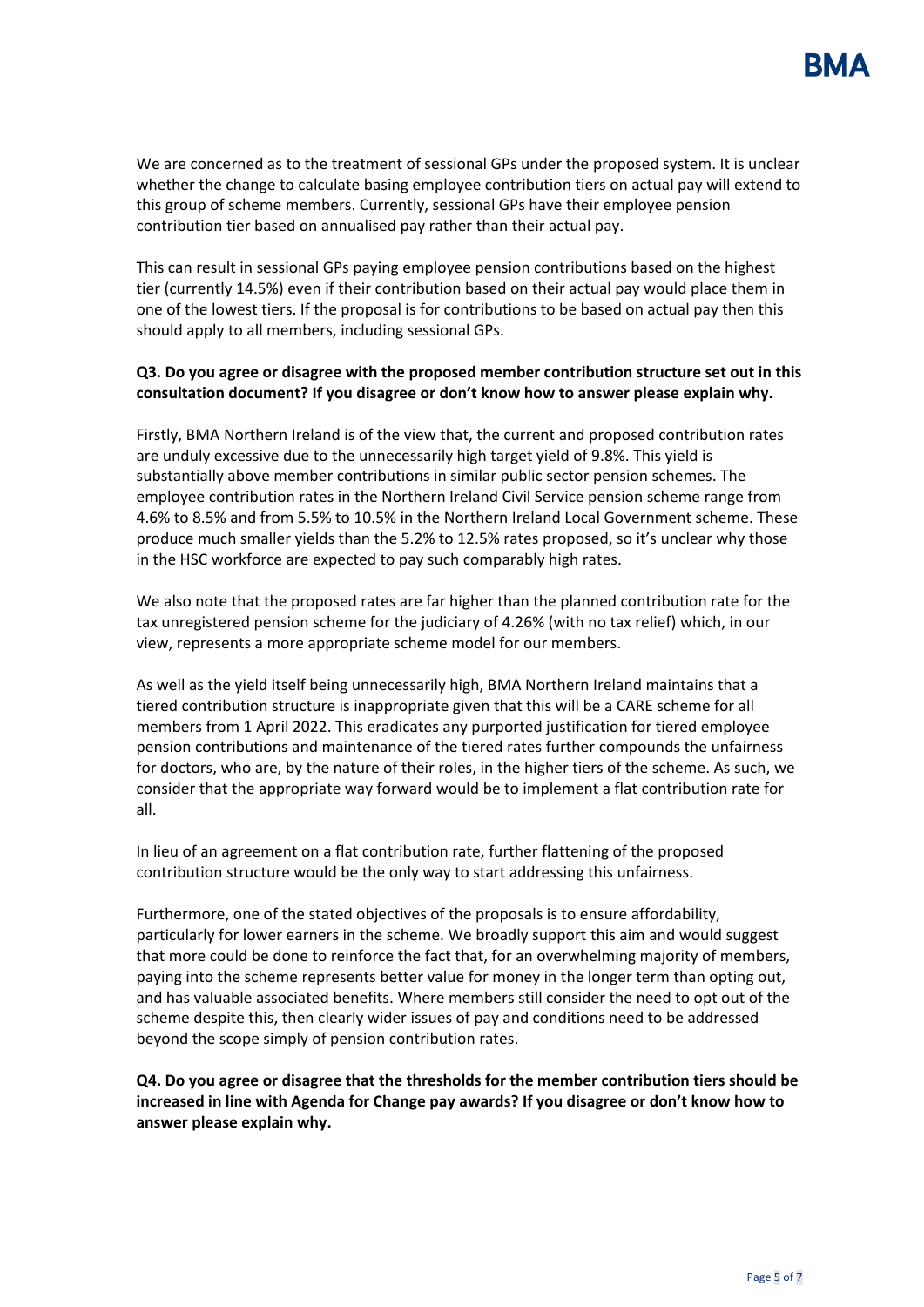We are clear that our preferred approach is one of a flat contribution rate - such a scheme would not require pay thresholds as all members would pay the same rate.

However, within a tiered scheme, we acknowledge the need for contribution thresholds to rise incrementally in line with pay. While our members' pay scales aren't governed by Agenda for Change, we acknowledge that this is the case for the majority of the HSC workforce, and therefore accept that this mechanism would be appropriate should a tiered scheme be maintained.

## **Q5. Do you agree or disagree that the proposed member contribution structure should be phased over 2 years? If you disagree or don't know how to answer please explain why.**

Whilst the proposals maintain an inappropriate element of tiering which is inherently unfair to our members, we do acknowledge that there is an effort to flatten out the contribution model to some extent. This is a welcome move to a more equitable scheme where all members pay a contribution closer to the target yield.

Despite this, the proposals unfairly delay implementation of the flattened rates. This grossly prolongs the detriment that many doctors are facing. The scheme remains unjust for those members paying contributions at the higher rates and as such, the partial remedy proposed must be implemented as soon as possible.

**Q6. Do you agree or disagree that the proposed draft amending regulations deliver the policy objectives of implementing the first phase of changes to the tiered contribution rate structure and the assessment of a tiered rate using actual annual rate of pensionable pay for part-time members rather than notional whole-time equivalent? If you disagree or don't know how to answer, please explain why.** 

The draft regulations appear to support delivery of the proposed policy objectives. We note the overall complexity of the regulations required to maintain and administer a tiered contribution scheme, and that this would be significantly reduced with the introduction of a fairer, flat contribution rate.

# **Q7. Are there any considerations and evidence that you think the Department should take into account when assessing any equality issues arising as a result of the proposed changes?**

BMA Northern Ireland has set out its view that a flat contribution scheme is the most fair and equitable way of meeting the target yield. We continue to call for the implementation of a flat contribution rate, and lower target yield, across all NHS pension schemes within the UK, including the HSC scheme in Northern Ireland. We will also continue to press for the introduction of a tax unregistered pension scheme, akin to that proposed for the judiciary, for our members.

We are nonetheless pleased to note the acknowledgement that these proposals are a 'staging post to a flatter structure in the longer term'. The introduction of slightly flatter contribution rates, and the move to basing contributions for those working part-time on actual pay are welcome measures that make the scheme fairer than is currently the case. We reiterate our call to ensure that sessional GPs have their pension contribution tier based on actual rather than annualised pay. This group are predominantly female practitioners and addressing this issue may help to avoid indirect gender discrimination.